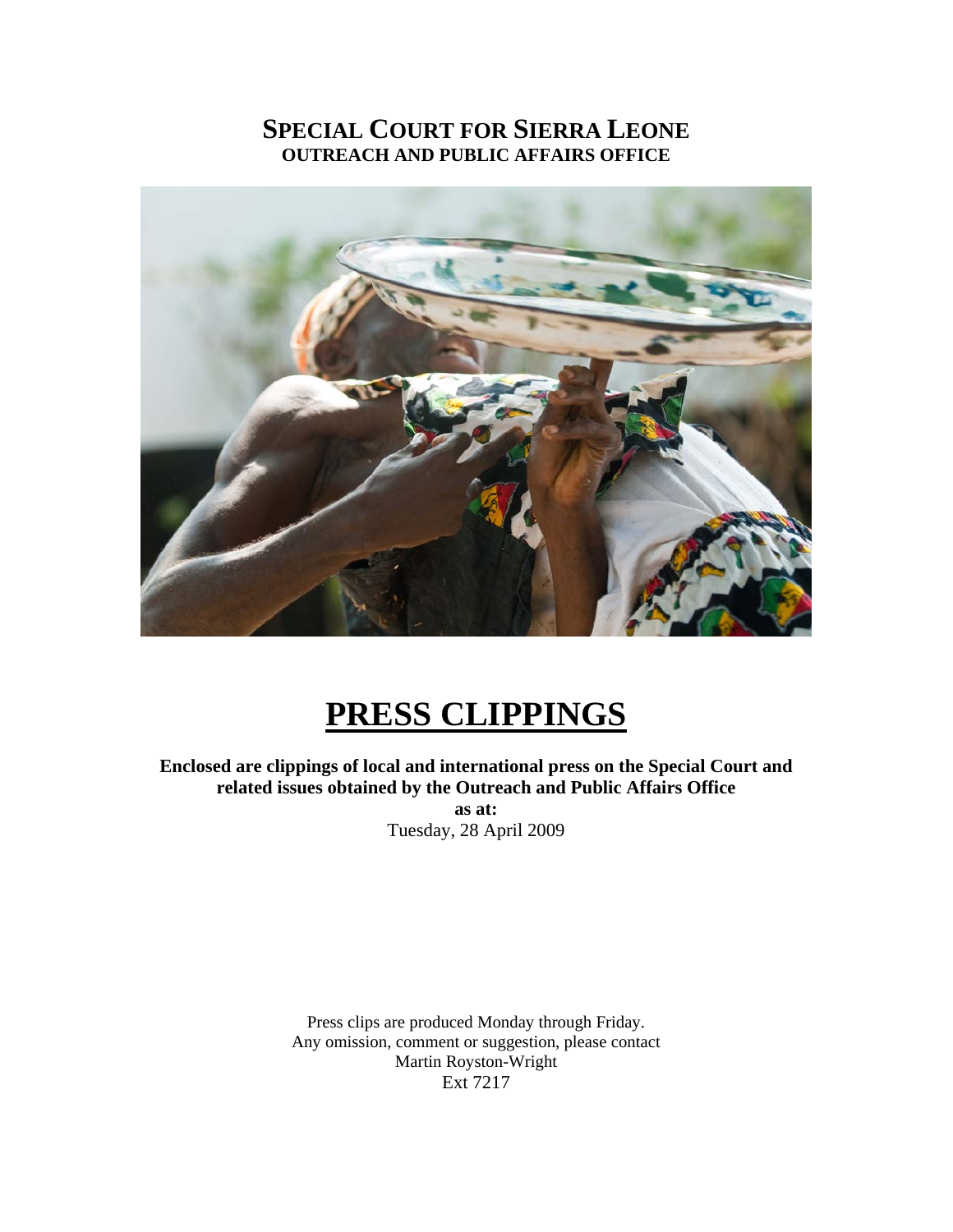| <b>Local News</b>                                                                     |             |
|---------------------------------------------------------------------------------------|-------------|
| Salone Institute of International Law Inaugurated / Awoko                             | Page 3      |
| <b>International News</b>                                                             |             |
| President Koroma Must Commute all Death Row Prisoners / Amnesty International         | Page 4      |
| situation in Camp Ashraf, Special Court of Sierra Leone / ISRIA                       | Pages 5-6   |
| Why We Must Prosecute / Washington Post                                               | Page 7      |
| UNMIL Public Information Office Complete Media Summaries (27 April) / UNMIL           | Pages 8-9   |
| UNMIL Public Information Office Complete Media Summaries (24 April) / UNMIL           | Pages 10-12 |
| Liberia: After War, Creating Jobs for Peace / AllAfrica.Com                           | Pages 13-14 |
| Rwanda bans BBC Local Broadcasts / BBC Online                                         | Page 15     |
| DRC Ex-Combatants Form Political Party to Contest Future Elections / Voice of America | Pages 16-17 |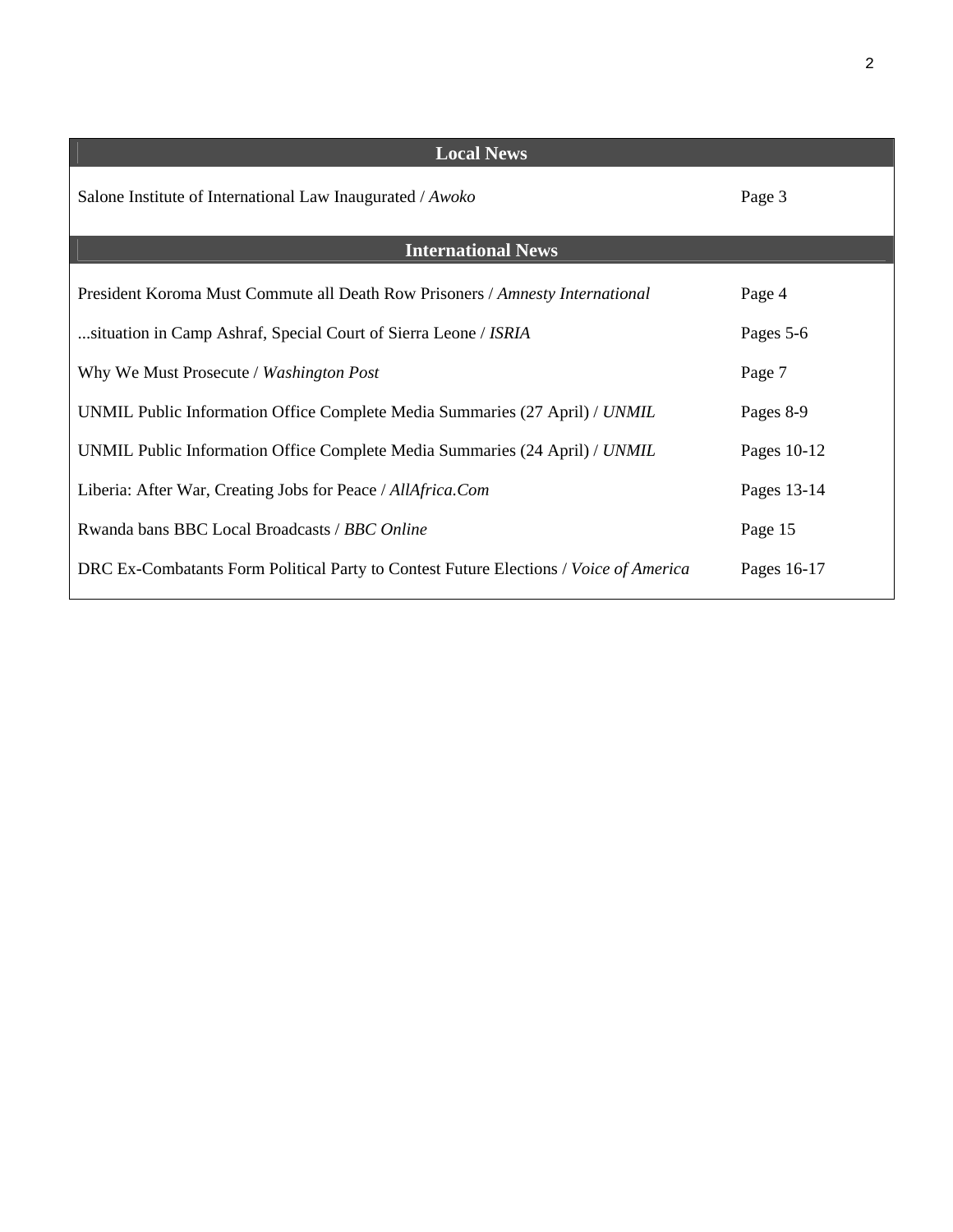### Awoko Tuesday, 28 April 2009

# **Salone Institute of International Law Inaugurated**

**By Betty Milton** 

t the Special Court for Sierra Leone, the Sierra Leone Institute of International Law was inaugurated as a center intended to create a vehicle through which the interest of the country and others in the sub region on international rule of law can be further explored.

In his inaugural speech foundation member of the Institute Ambassador Allieu Kanu who was also the Chairman of the occasion said that the Institute of International law should also stand as a testament to the very impact that international law can have on

He echoed that Special Court is not responsible for the Institute but its presence in the country has greatly contributed to the interest of Sierra Leoneans across the country in International law.

The President of the Institute Justice Abdul Koroma in his statement read by the MC Abdul Rahman Kamara, it was stated that because of the shocking civil war that it endured, the country made and continues to make, notable contributions to the international community's efforts to curb the illicit trade in small arms and light weapons, efforts to combat the child soldier phenomenon, efforts to regulate and



the lives of individuals in the betterment of the human condition and on helping countries achieve sustainable peace and prosperity.

Ambassador Kanu stressed that a predictable legal system with a participatory law-making process, impartial law enforcement mechanisms and a fair, transparent and effective adjudication system is essential to the credibility of the law as a means to protect individuals against lawless acts of private individuals and organizations or the arbitrary use of State authority.

The Institute he went on will be a center for "academic excellence on International law in Sierra Leone and the region and will focus on the promotion of fundamental principles of international law and its progressive development."

The Chairman said that a strong rule of law, requires a strong foundation and fair and effective application of legal rules, and it also requires strong institutions to develop, support, strengthen and defend legal rules.

Ambassador Allieu Kanu added that the fact that the court's legacy is something it has been concerned about from the very beginning sets the Special Court miles apart from any International court that has come before, and sets the bar very high for those that are coming after it.

Justice Bankole Thomppson, Ambassador Allieu Kamara and Justice Renata Winters

combat the global trade in conflict diamonds and develop credible systems of individual accountability to assist societies transiting from "collective trauma" to "collective peace."

The aims and objectives of the institute President Kamara said was to "investigate and record our contribution to the development of international law. It also aims at disseminating and advocating respect for international law, particularly human rights and international humanitarian law, with a view to ensuring their respect and preventing their violation as we experienced during the civil war." The Institute he went on also aspires to work with other institutions of human rights, international humanitarian law, international justice, and members of the country's civil society to contribute to local and international dialogue, to advance the cause of human rights, justice and international rule of law in Sierra Leone. Justice Bankole Thompson one of the vice presidents of the institute said that the establishment of the institute as an autonomous institution, academic and professional entity can be perceived in a collateral context as the realization of a juristic vision of the architects of the Special Court, as an institution designed to arrest and eradicate the phenomenon of impunity that is now regrettably, the bane of modern civilization.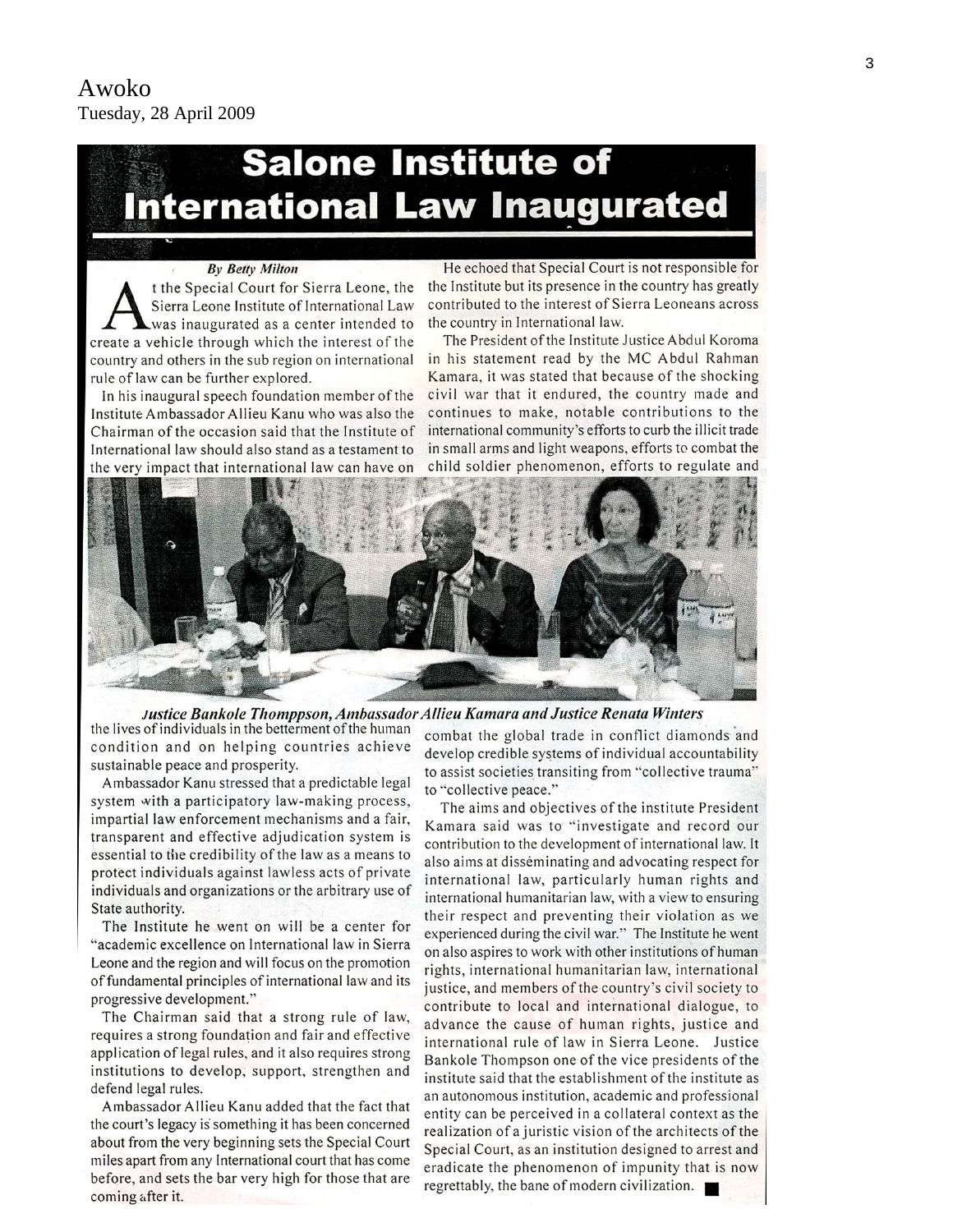# Amnesty International

Monday, 27 April 2009

### PUBLIC STATEMENT

### **Sierra Leone: President Koroma must commute all death row prisoners**

Amnesty International is calling on President Koroma to use his constitutional power provided for in article 63 of the Constitution on Sierra Leone's 48th Independence Day to commute all 12 sentences to terms of imprisonment, including the three women currently on death row.

As of 24 April 2009, 138 countries have abolished the death penalty in law or practice.

Amnesty International calls on the Government of Sierra Leone to join this worldwide trend to abolish the death penalty and remove the capital punishment from national legislation.

In 2005 Sierra Leone Truth and Reconciliation Commission (TRC) report found the continued existence of the death penalty on the country's statute books to be "an affront to civilised society based on the right to life". The TRC made the abolition of the death penalty an imperative recommendation of the report, requiring that the government implement it without delay. The Government of Sierra Leone is under a legal obligation to implement all the recommendations of the TRC report.

Sierra Leone is a state party to the African Charter on Human and People's Rights. In November 2008, the African Commission on Human and People's Rights at its 44th Ordinary Session in Abuja, Nigeria, adopted a resolution calling on state parties to the African Charter on Human and Peoples' Rights to observe a moratorium on the death penalty.

Brima Sheriff of Amnesty International in Freetown states that "President Koroma should show leadership and abide by its international and national obligations and abolish the death penalty in Sierra Leone. First and foremost he should make history in Sierra Leone by commuting the sentences of all those currently on death row".

There are twelve people on death row including three women. The last execution in Sierra Leone was carried out in 1998, and three new death sentences were imposed in 2008.

Pending steps towards total abolition of the death penalty, Sierra Leone must ensure that in death penalty cases, the most rigorous internationally recognized standards for fair trial are respected, and provisions in legislation providing for mandatory death sentences are removed.

### **Background**

The resolution of the African Charter on Human and People's Rights expressed concerns about the failure of some African states "to give effect to the UN resolutions and African Commission's own 1999 resolution calling for a moratorium on executions". By adopting the resolution, the African Commission aligned itself with the global trend towards abolishing the death penalty, and supported the call for African states that still retain the death penalty to demonstrate commitment to observing a moratorium on executions as the first necessary step towards abolition.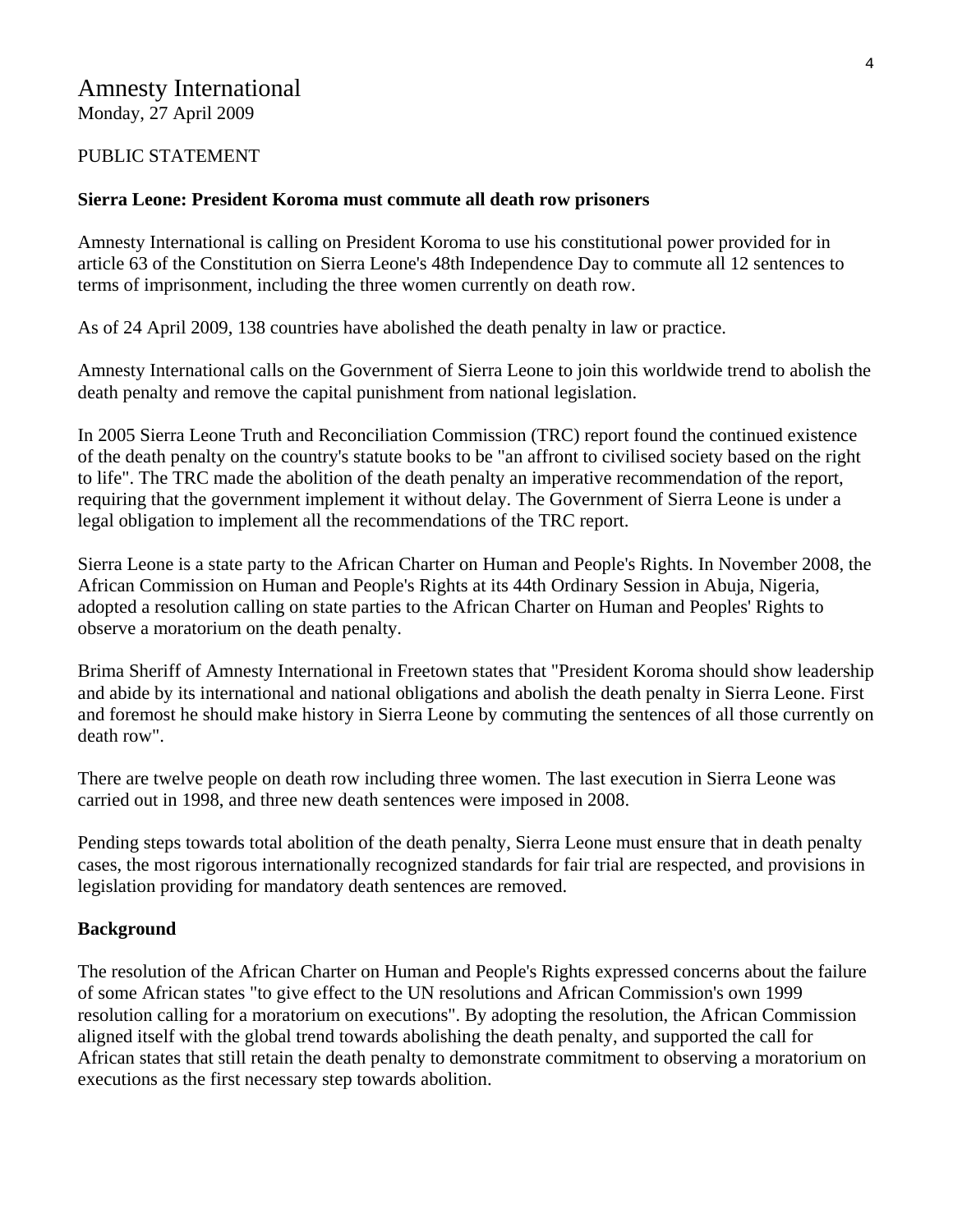### **European Parliament: Human rights: women in Afghanistan, situation in Camp Ashraf, Special Court of Sierra Leone**

In three resolutions adopted at the end of this week's Strasbourg plenary sessions, the European Parliament strongly condemns discrimination and violence against women in Afghanistan, voices concern at the possible closure of Camp Ashraf, Iraq, and expresses support for the Special Court of Sierra Leone.

### **Revise laws that discriminate against women in Afghanistan**

In a resolution adopted by 388 votes to 4, with 7 abstentions, the EP calls for the revision of a draft law in Afghanistan on the personal status of Shiite women, which places severe restrictions on women's freedom of movement and legitimises 'marital rape'. It also urges the repeal of "all laws which give rise to discrimination against women and which breach the international treaties to which Afghanistan is a party".

According to the 2004 constitution of Afghanistan, "men and women have equal rights and duties before the law." In addition, "Afghanistan is a party to a number of international agreements on human rights and fundamental freedoms, in particular the Convention on the Elimination of All Forms of Discrimination against Women and the International Convention on the Rights of the Child", points out the EP.

However, the rights of women are being threatened by the draft law, which would affect around 15-20% of the Afghan population. Although it has not yet come into force as it has not been published in the Government Official Journal, it has been signed by the Afghan President, Hamid Karzai. Following criticism both within Afghanistan and from abroad, the law has been sent back to the Afghan Ministry of Justice so that its compatibility with Afghan law and with the international agreements signed by Afghanistan can be verified.

### **EU backing for Afghan women**

The EU's strategy document on Afghanistan for 2007 - 2013 recognised gender equality and women's rights in particular as being vital to the development of Afghani society. The EP wants to encourage women in Afghanistan not only to participate in the August Presidential election but also to stand as candidates. In order to further support the promotion of women's rights, the EP is calling on the Commission to provide direct funding and assistance to the Afghan Ministry of Women's Affairs.

### Protection of human rights campaigners

Finally, the EP strongly condemns the deaths of a number of prominent women's rights activists, including Sitara Achakzai, Malai Kakar, Gul Pecha, and Abdul Aziz. MEPs are also appalled that the Afghan Supreme Court has upheld the 20-year prison sentence of journalist, Perwiz Kambakhsh, who wrote an article concerning women's rights under Islam, and are calling for his release. In light of these cases, the EP wants Afghan authorities to make all possible efforts to protect women "against sexual violence and other forms of gender related violence", and to ensure that the perpetrators of such acts are brought to justice.

### **Backing needed for the Special Court of Sierra Leone**

MEPs want to ensure that anyone convicted of human rights abuses by the Special Court of Sierra Leone actually serves their sentence. There is currently a risk that this will not happen, which would defeat the purpose of the court. Other international tribunals face similar problems, thereby jeopardising the very idea of international justice.

The Special Court of Sierra Leone (SCSL) was established by the UN in 2000, in order to bring to justice those who have committed war crimes or crimes against humanity. The mandate of the Court is due to end in 2010, but the Government of Sierra Leone has indicated that it will not be able to enforce the sentences of those convicted.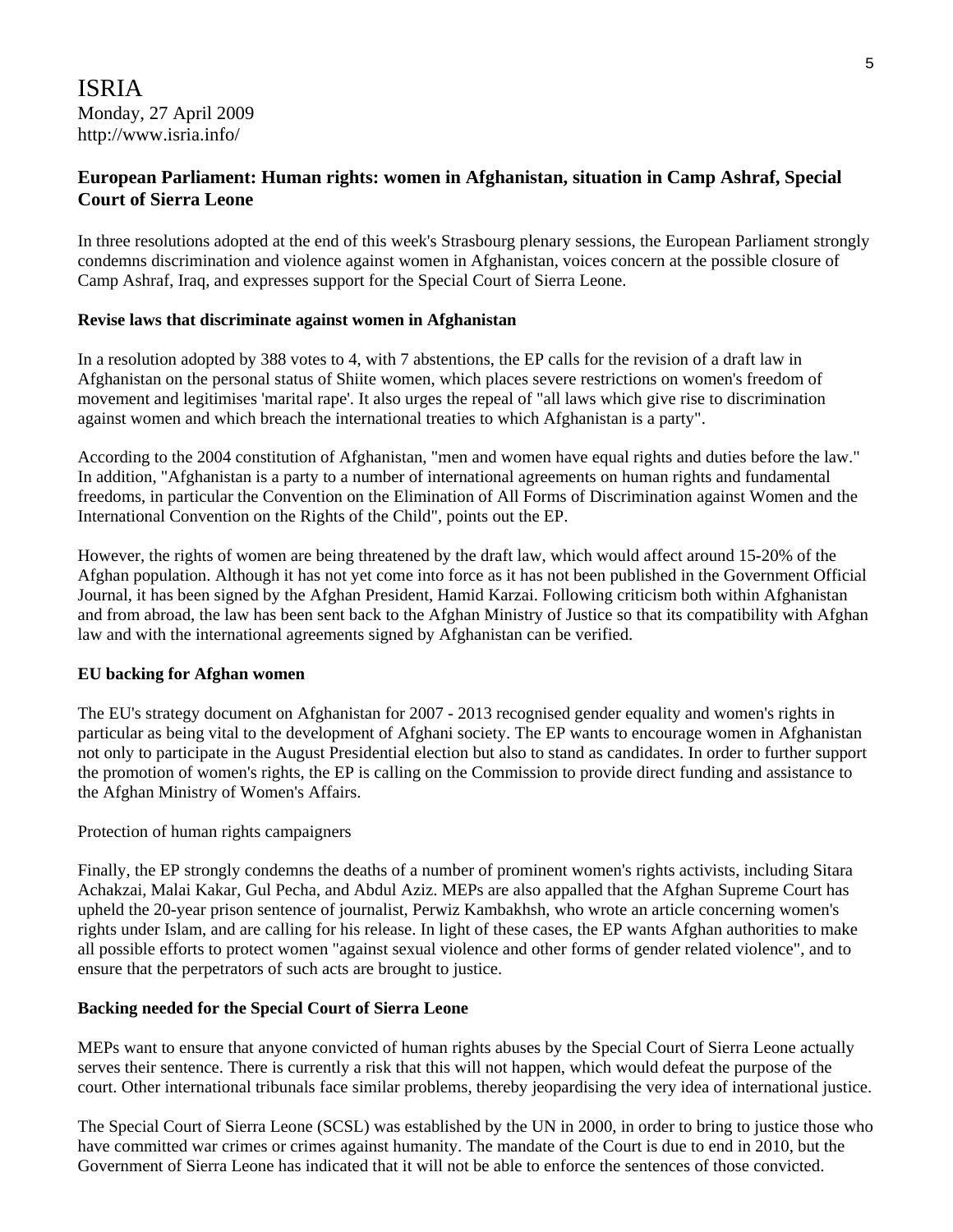Today's EP resolution on the SCSL was adopted by 381 votes to 4, with 7 abstentions. It urges the Council and the EU Member States to find a solution together with the SCSL "in order to ensure that the persons convicted serve their sentences, without which the effort of the SCSL and the credibility of the international community, including the EU, will be severely undermined".

The SCSL has concluded an agreement with states including UK, Sweden and Austria to ensure that some of the convicted persons serve their sentences in these countries. The European Parliament believes that "more agreements are needed to ensure that all persons already convicted, and those that are standing trial and may face convictions, actually serve their sentences".

### **Supporting international courts**

The Court has set a number of significant precedents for international courts, as it is the first to indict a sitting African head of state for war crimes and is the first to be established in the country where the alleged crimes occurred.

The EP welcomes the progress made by international courts and tribunals, but recognises that a lack of assistance will put this process at great risk. It therefore calls on Member States and other international institutions to provide the necessary financial support to the SCSL and other international courts.

### **Humanitarian situation in Camp Ashraf**

Members of the People's Mujahedin Organisation of Iran in Camp Ashraf, Iraq, must be treated according to the Geneva Conventions and not forced to go back to Iran, where they would run the risk of ill-treatment, says the EP in a resolution adopted by 284 votes to 42, with 75 abstentions.

Camp Ashraf was established in the 1980s for the people of the Iranian opposition group, People's Mujahedin Organisation of Iran (PMOI). Following the 2003 invasion of Iraq, American forces disarmed the residents of Camp Ashraf and provided guarantees that they would be "protected persons", under the Geneva Convention. However, recent statements from the Iraqi National Security Advisor indicate that the Iraqi authorities intend to make life 'intolerable' for the people in Camp Ashraf, and may even expel or forcibly displace them.

In its resolution the EP calls on the Iraqi authorities "to protect the lives and the physical and moral integrity of the Camp Ashraf residents" and "to treat them in accordance with obligations under the Geneva Conventions, notably not to forcibly displace, deport, expel or repatriate them in violation of the principle of non-refoulement".

### **The dangers of returning to Iran and ending the blockade of the camp**

The EP is concerned that Iranian nationals who are forcibly returned to Iran may be at risk of "serious human rights violations", and believes that no one should be made to return to a situation where their lives might be at risk. Therefore, the Council, Commission and Member States, need to work alongside the UN and the Iraqi authorities to ensure that a satisfactory, long-term solution is found for the legal status of the people in Camp Ashraf, according to MEPs.

As well as respecting the status of Camp Ashraf residents as "protected people", the Iraqi authorities need to end their blockade of the camp, as this is putting lives at risk. The EP is calling on the Iraqi government to ensure that people in Camp Ashraf have "full access to food, water, medical care and supplies."

The vote on today's resolution was preceded by a lively debate, with MEPs differing over, and in the end rejecting, amendments that focused on allegations of ill-treatment by the PMOI of dissidents within its ranks.

On Monday 26 January 2009 the EU Council of Ministers agreed to remove the PMOI from the EU terror list.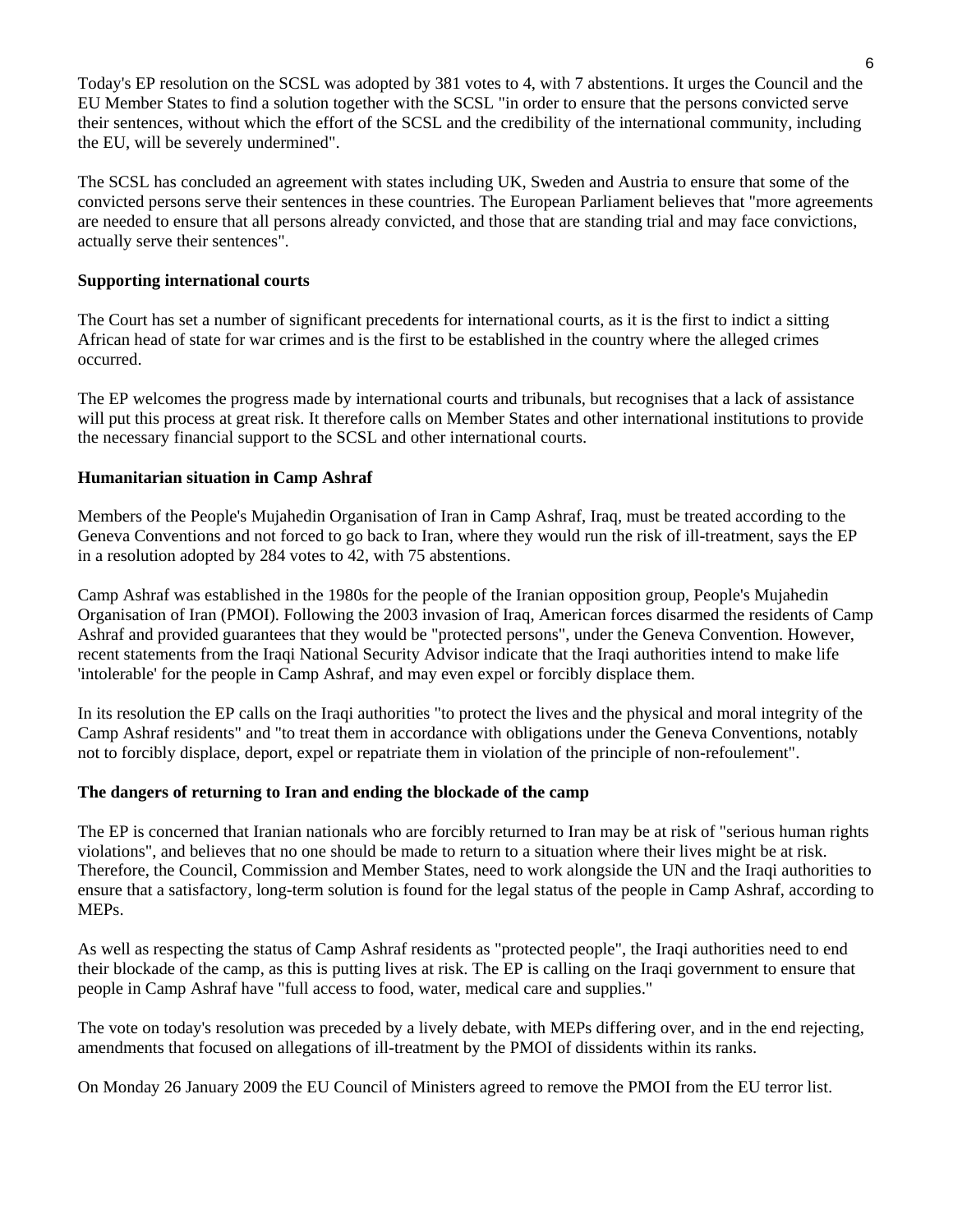# Washington Post

Tuesday, 28 April 2009

### **Why We Must Prosecute**

Torture Is a Breach Of International Law

### By Mark J. McKeon

On Sept. 11, 2001, when the twin towers were hit, I was sitting in a meeting in The Hague discussing what should be included in an indictment against Slobodan Milosevic for war crimes in Bosnia. I was an American lawyer serving as a prosecutor at the International Criminal Tribunal for the former Yugoslavia, and there was no doubt that Milosevic should be indicted for his responsibility for the torture and cruel treatment of prisoners. As the head of state at the time those crimes were committed, Milosevic bore ultimate responsibility for what happened under his watch.

While at The Hague, I felt myself standing in a long line of American prosecutors working for a world where international standards restricted what one nation could do to another during war, stretching back to at least Justice Robert Jackson at the Nuremberg trials. Those standards protected our own soldiers and citizens. They were also moral and right. So I didn't understand why, a few months after the attacks in 2001, the Bush administration withdrew its consent to joining the International Criminal Court. Wasn't accountability for war crimes one of the things America stood for? Although staying with the court did mean that the United States would be subject to being charged in that court, how likely was that to happen? Surely we would never do these things. And, in any event, the court could only assume jurisdiction over a person whose own government refused to prosecute him; surely, that would never happen in the United States.

And yet, seven years later, here we are debating whether we should hold senior Bush administration officials accountable for things they have done in the "war on terror."

In 2001 and the following few years, we at the international tribunal built a strong court case against Milosevic. We presented evidence that he had effective control over soldiers and paramilitaries who tortured prisoners, and did worse. We brought into court reports of atrocities that had been delivered to Milosevic by international organizations to show his knowledge of what was happening under his command. And we watched as other heads of state were indicted for similar crimes, including Charles Taylor in Liberia and, of course, Saddam Hussein in Iraq.

At the same time, I watched with horror the changes that were happening back home. The events are now well known: Abu Ghraib; Guantanamo; secret "renditions" of prisoners to countries where interrogators were not afraid to get rough; secret CIA prisons where there appeared to be no rules. I tried to answer, as best I could, the questions from my international colleagues at The Hague about what was happening in and to my country. But as each revelation topped the last, I soon found myself without words.

I hope that the United States has turned the page on those times and is returning to the values that sustained our country for so many years. But we cannot expect to regain our position of leadership in the world unless we hold ourselves to the same standards that we expect of others. That means punishing the most senior government officials responsible for these crimes. We have demanded this from other countries that have returned from walking on the dark side; we should expect no less from ourselves.

To say that we should hold ourselves to the same standards of justice that we applied to Slobodan Milosevic and Saddam Hussein is not to say that the level of our leaders' crimes approached theirs. Thankfully, there is no evidence of that. And yet, torture and cruel treatment are as much violations of international humanitarian law as are murder and genocide. They demand a judicial response. We cannot expect the rest of humanity to live in a world that we ourselves are not willing to inhabit.

The writer was a prosecutor at the International Criminal Tribunal for the former Yugoslavia from 2001 to 2004 and a senior prosecutor from 2004 to 2006.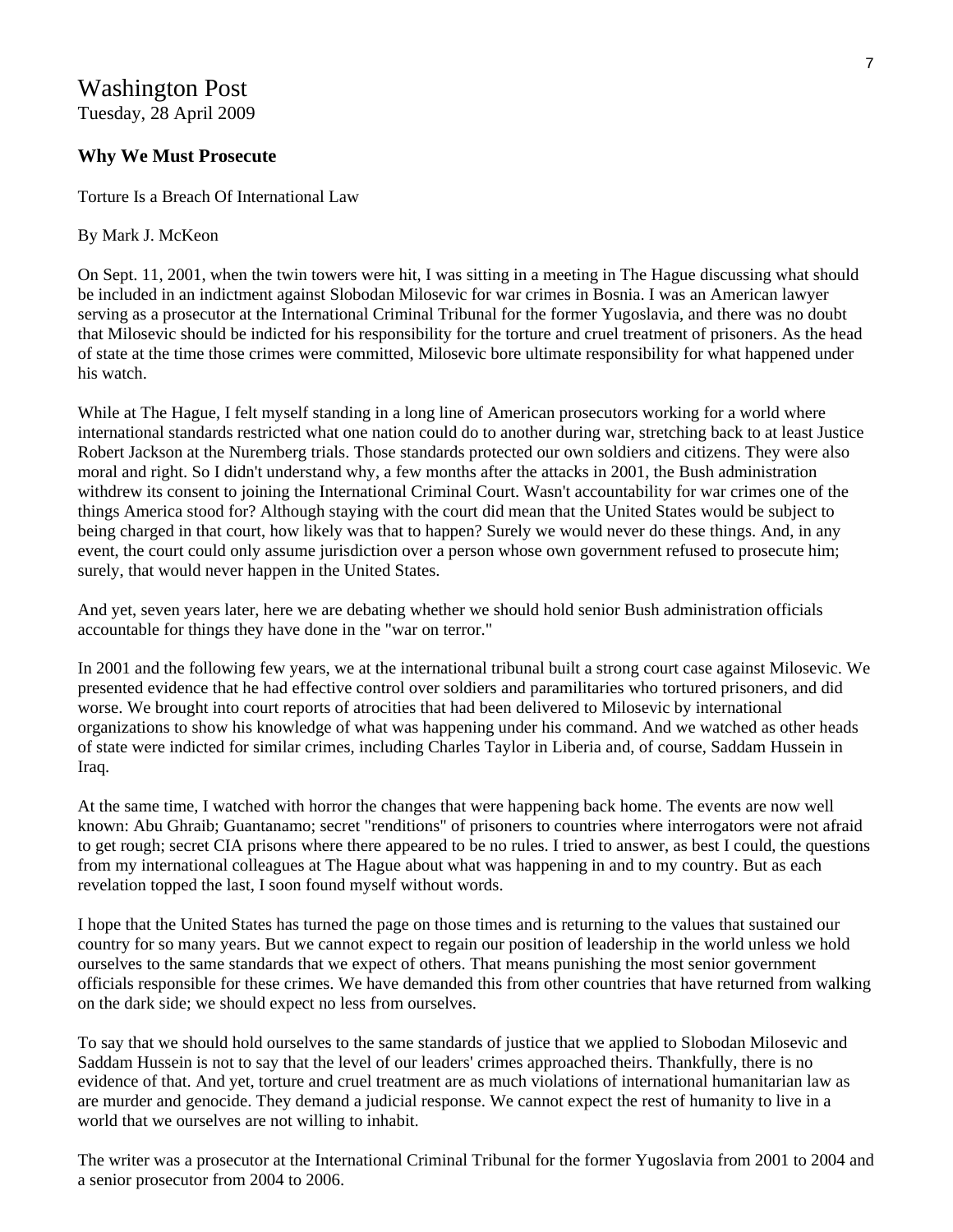

# **UNMIL Public Information Office Complete Media Summaries 27 April 2009**

*[The media summaries and press clips do not necessarily represent the views of UNMIL.]* 

### **Newspaper Summary**

### **UNMIL Driver, Others Arrested For Theft at Freeport of Monrovia**

 *(New Democrat, Liberian Journal and Heritage*)

- [SIC]The New Democrat, Liberian Journal and Heritage newspapers quoting "credible" sources say an employee of the World Food Programme (WFP) and a staff member of the U.N. Mission in Liberia (UNMIL) have been arrested in connection with the disappearance of 11 containers from the Freeport of Monrovia.
- The New Democrat however reports that UNMIL Spokesperson, Maimouna Mills declined to comment about the alleged involvement of the mission's personnel in the container theft, saying that investigations were ongoing.
- Meanwhile, seven persons have been arrested in connection with the container theft and are currently in police custody.

### **Syndicate Uncovered At Finance**

 *(The Informer*)

- The Ministry of Finance said it has discovered a complex syndicate involving the smuggling of 14 Suit Cases in the country.
- A Finance Ministry release quoting the Anti Smuggling Division of the Bureau of Customs said the suit cases contained dutiable items and were allegedly smuggled into the country through the Roberts International Airport by a Lebanese Business man.
- Authorities at the Finance Ministry said the accused has since been turned over to the Ministry of National Security for full scale investigation.

### **Liberians Serving U.N. Travel Ban Want Government's Intervention**

*(New Democrat, Liberian Journal, Heritage and The Inquirer)*

- The media reports that Liberians placed on the travel ban by the U.N. have appealed to the Liberian government to intervene in a statement made against them by the French Ambassador.
- Ambassador Jacques Gerard reportedly told Senate Pro-Temp Cletus Wotorson that the affected Liberians would use their alleged hidden wealth to destabilize the country.
- Ambassador Gerard made the remarks when Pro-Temp Wotorson requested the intervention of France in the removal of the travel ban on the Liberians.
- They include Randolph Cooper, Cyril Allen, John Richardson, Representatives Edwin Snowe, Kai Farley and Senator Jewel Howard-Taylor.

### **Government Warns Against Sale of Malaria Drugs**

*(The Informer, and The Inquirer*)

- Health and Social Welfare Minister, Dr. Walter Gwenigale has warned health officers of all government hospitals and clinics against the sale of malaria drugs intended to treat those with the illness.
- Speaking over the weekend, Dr. Gwengale said his office has noticed that malaria drugs brought into the country, some of which are donated by international partners, including UNICEF and WHO, were being sold to commercial clinics or kept for their private use, thus causing the unavailability of the drugs for infected patients.
- Dr. Gwenigale has meanwhile promised drastic action against anyone caught selling the drugs.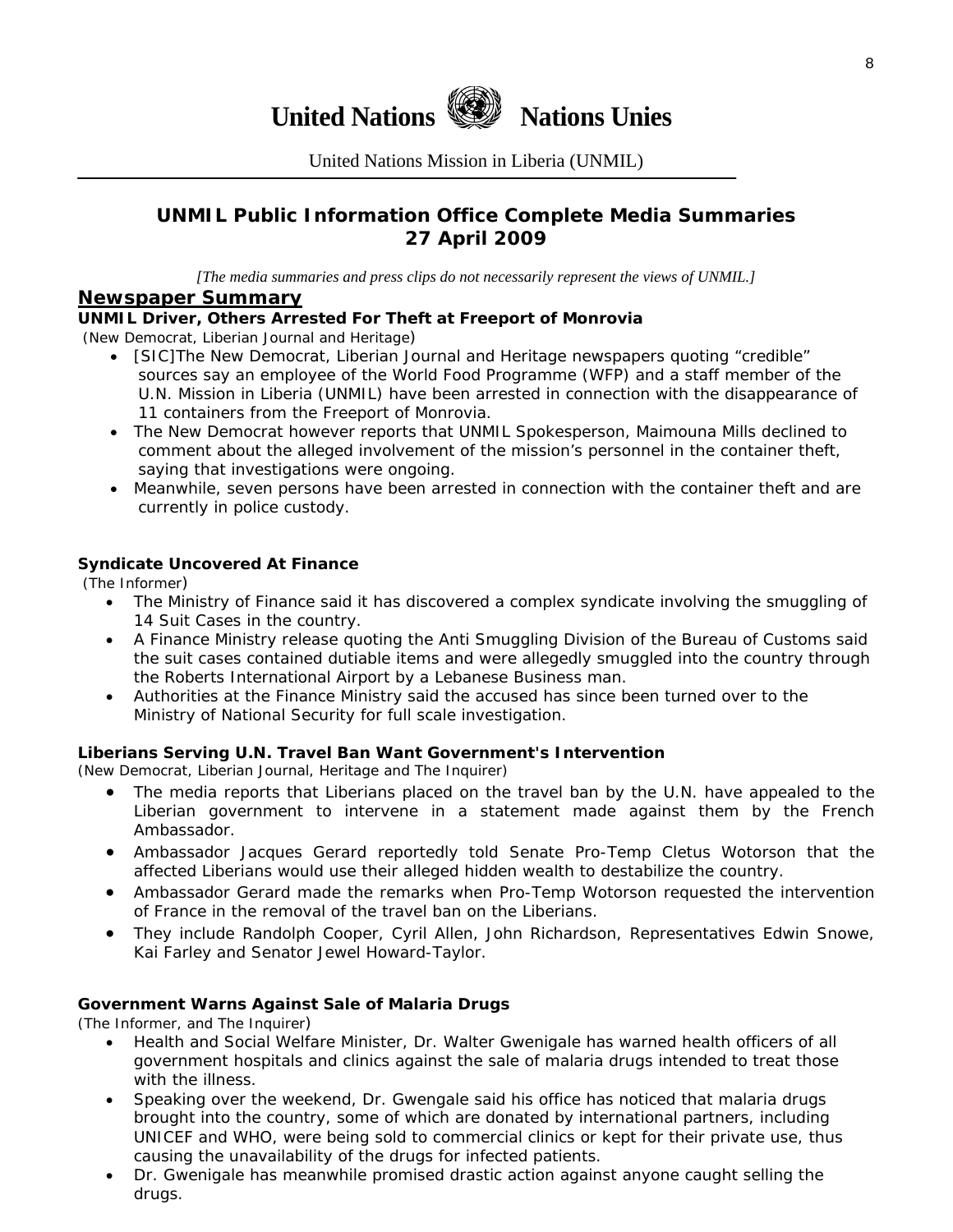# **Radio Summary**

**Star Radio** *(News culled from website today at 09:00 am)*

- **Workers at Catholic–Owned Local Hospital Stage Protest to Demand Salary Increment** 
	- Reports say some workers at the St. Joseph Catholic Hospital are staging a go-slow action in demand of salary increment and other benefits.
	- In an interview, the spokesperson of the workers, Jimmietta Harmon said the workers also want to know how the hospital's administration was using government's subsidies given to it.
	- The workers' spokesperson alleged that professional nurses and other workers at the Catholic Hospital make far less than those at other hospitals.
	- Meanwhile, the Administrator of the Hospital, Dr. Lily Sanvee has vowed to operate the hospital without the workers.
	- The hospital is one of Liberia's leading private hospitals, and crippling its operations could have a serious impact on the already struggling health sector.

 *(Also reported on Sky F.M., Truth F.M. and ELBC)* 

### **Police Rescues Man from Ritualistic Killers**

- [SIC]Reports say police at the weekend rescued a man who was allegedly being killed for ritualistic purposes.
- Police sources say the incident which occurred in Mount Barclay outside Monrovia was intercepted by highway patrol officers leading to the arrest of one of the suspects while the others are still at large.
- According to the source, the men were using sharp instruments in an attempt to chop off the victim's head.
- The victim is said to be at a local hospital currently undergoing medical treatment.

*(Also reported on Sky F.M., Truth F.M. and ELBC)*

### **Justice and Health Ministries to Justify the Removal of 35 Children from Adoption Agency**

- Criminal Court "A" has mandated the Justice and Health Ministries to provide justification for removing some 35 children from an adoption agency.
- Judge James Zota's order followed government's admission that it removed the children to protect their welfare.
- During a habeas corpus proceeding last week, government said it was not opposed to adoption but wanted to see it done legally.

 *(Also reported on Sky F.M., Truth F.M. and ELBC)*

### **Truth F.M.** *(News monitored today at 10:00 am)*

### **Two-Day Media Conference Begins in Monrovia Today**

- A Press Union of Liberia (PUL) release issued in Monrovia said a two-day conference for media owners, managers and other stakeholders' opens today in Monrovia and is expected to begin a debate leading to the adoption of the collective bargaining agreement for journalists.
- The gathering which is organized by the PUL and the International Federation of Journalists (IFJ) is intended to discuss some issues affecting the media including the conditions of service of journalists, sustainability and trade union development.

 **\*\*\*\***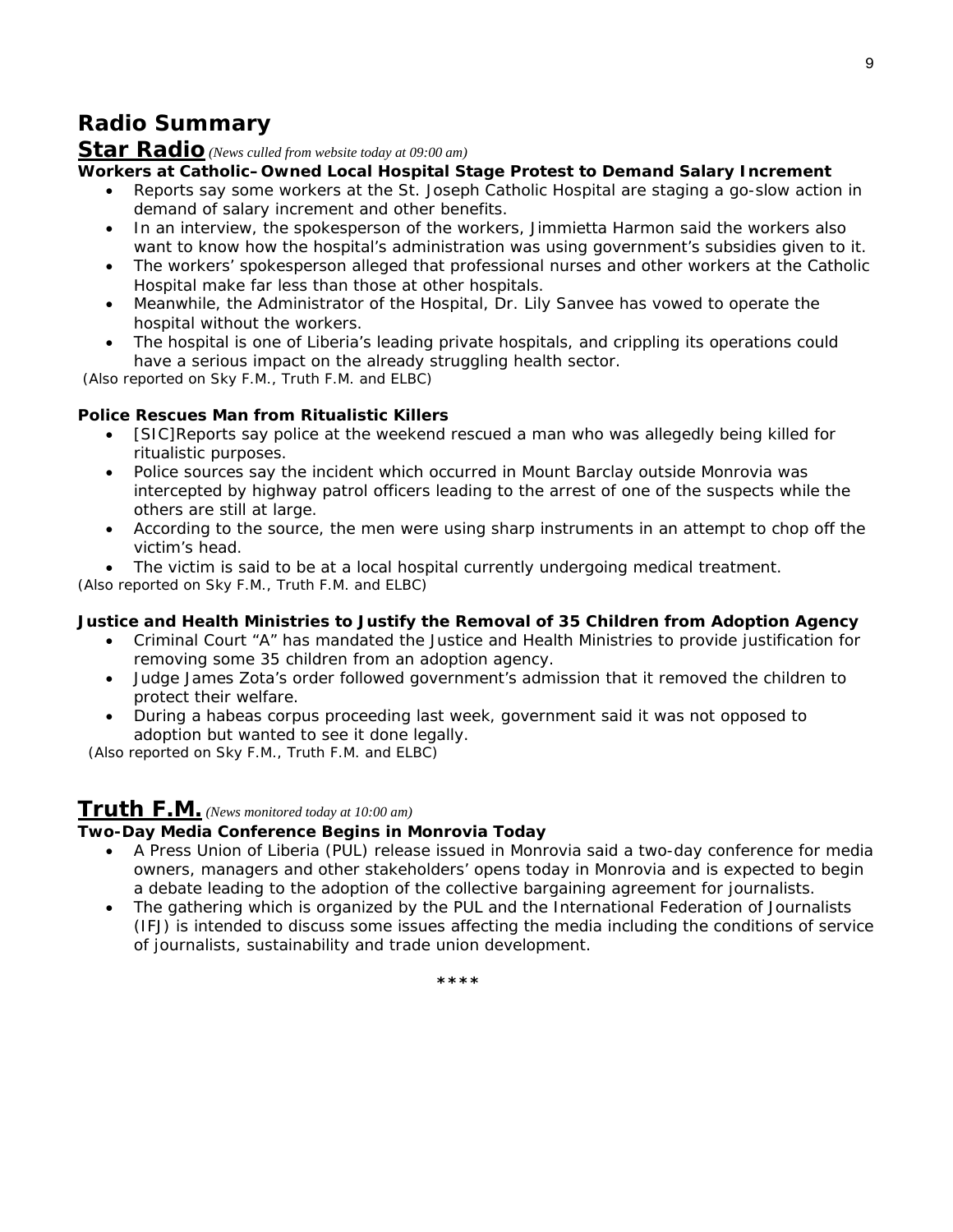

United Nations Mission in Liberia (UNMIL)

## **UNMIL Public Information Office Complete Media Summaries 24 April 2009**

*[The media summaries and press clips do not necessarily represent the views of UNMIL.]* 

### **Newspaper Summary**

### **Four Opposition Parties Want Legislature Pass Threshold Bill**

(The Analyst, The Inquirer)

- The leadership of four opposition political parties have requested the National Legislature to pass the new Population Threshold Bill currently before it. The four parties - Congress for Democratic Change (CDC), Liberty Party (LP), the National Democratic Party (NDPL) and the National Patriotic Party (NPP) - said the census has been conducted in line with the constitution and therefore wanted the lawmakers to pass the threshold bill which is intended to establish electoral constituencies in the country.
- On Wednesday, former President Pro-Tempore of the Liberian Senate, Isaac Nyenabo said the preliminary census results submitted to the National Legislature cannot be used to enact the threshold bill saying it would be legally wrong for a national law to be based on initial results which are subject to changes.

### **Justice Minister Explains Controversial US\$500,000 Capital Flight from Central Bank**

(Heritage, Daily Observer, The Analyst, The Inquirer)

- Justice Minister Philip Banks has disclosed the US\$500,000 that reportedly vanished from the Central Bank of Liberia vault was put in government's coffers.
- Speaking at a news conference Thursday, Minister Banks said the amount was confiscated from a Nigerian national at the Roberts International Airport in 2006.
- The Minister said when the man was arrested by security officers he had the amount plastered to his skin.
- According to Minister Banks, the money was ordered confiscated by the court and placed in government's coffers saying it is currently being used for security operations in the country.

### **For WFP Container Disappearance at Port…LSP Director Suspended Indefinitely**

(Daily Observer, Liberian Journal)

- Liberia's Seaport Police Director Ashford Peal has been suspended for time indefinite as a result of the disappearance of three containers and 450 bags of rice over the last few days from the Freeport of Monrovia.
- During a visit to the Freeport of Monrovia Thursday, Internal Affairs Minister and Acting President Ambulai Johnson confirmed that Mr. Peal had been suspended for time indefinite, and four other persons dismissed pending investigation into the matter.
- Minister Johnson said the relevant authorities were conducting investigation into the circumstances surrounding the WFP containers and the 450 bags of rice and that an official report will be forwarded to the President upon her return. Meanwhile, reports say the containers belonging to the WFP are still missing while a truck carrying the consignment of rice has been arrested and is in police custody.

### **Regional Maritime Rescue Centre Inaugurated in Liberia**

(Daily Observer, The Analyst, The Inquirer, New Democrat)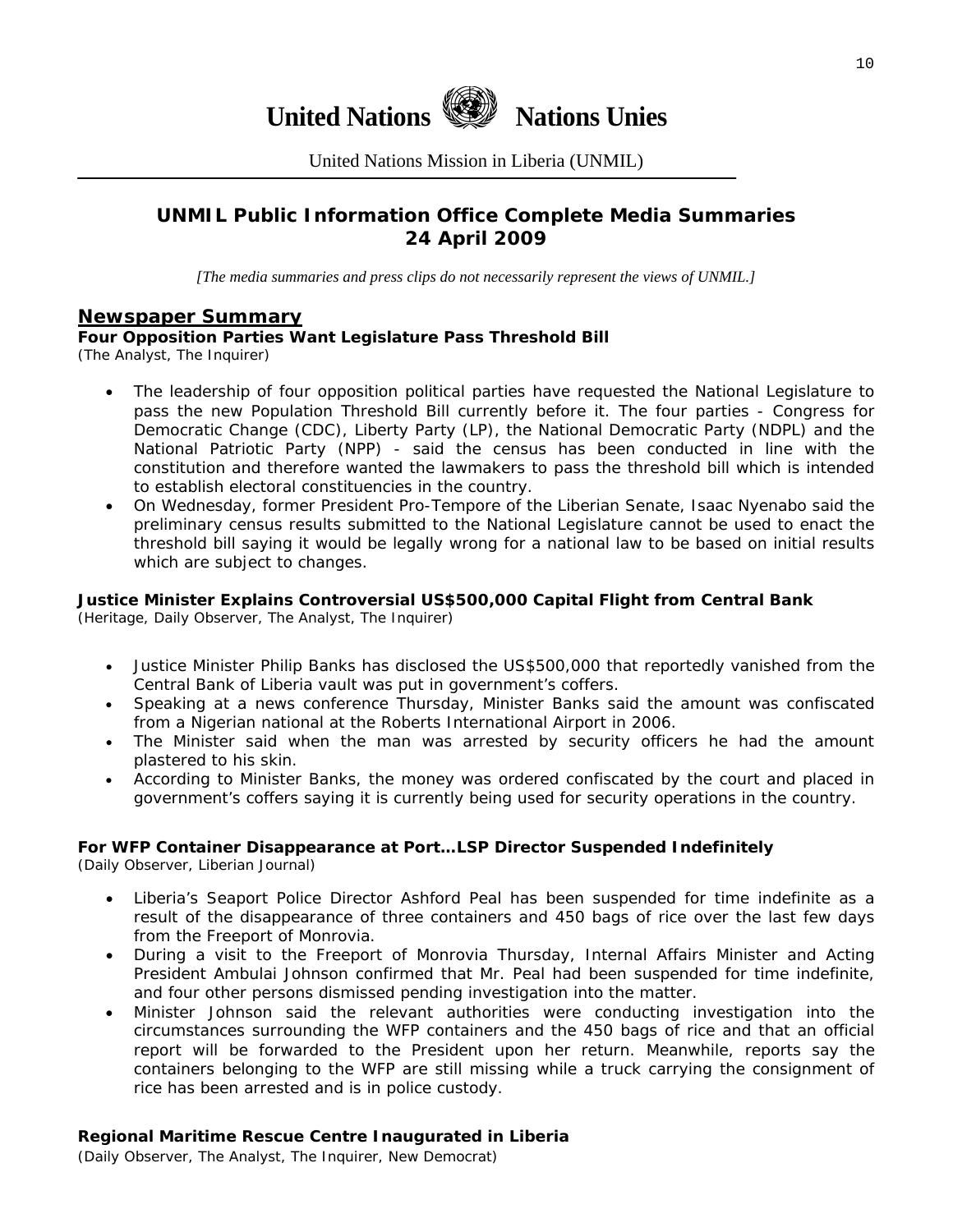- The Monrovia Regional Maritime Rescue Coordination Centre has been inaugurated in Monrovia.
- Speaking during the inauguration, the Secretary-General of the International Maritime Organization, Efthimios Mitropoulos described the newly established Monrovia Regional Maritime Rescue Coordination Centre in Liberia as a difficult task saying it will require what he called undiminished vigilance, high standard of professionalism and sharp reactions.
- Also speaking, Maritime Bureau Commissioner, Binyan Kesselly renewed Liberia's commitment to professionally manage and operate the centre.
- According to Mr. Kesselly, the establishment of the centre places Liberia in a ready position to meet the challenges posed by the growing maritime trade in the sub-region.

#### **World Bank Approves US\$44M**

(Daily Observer)

- The World Bank Group has approved an (International Development Association) IDA Grant of forty-four million United States Dollars (US\$44m) equivalent for Urban and Rural Infrastructure Rehabilitation Project for Liberia.
- The development objective of the project is to support Government's goal of improving road access in Monrovia and targeted rural areas, as well as improving institutional structure for technical management of the road sector. The Urban and Rural Infrastructure Rehabilitation Project will finance several critical components of transport infrastructure around the country.

# **Radio Summary**

### **Star Radio***(News culled from website today at 09:00 am)*

**Justice Minister Clarifies how US\$500,000 confiscated from Nigerian National was used**  *(Also reported on Sky F.M., Truth F.M. and ELBC)* 

#### **Regional Maritime Rescue Centre Inaugurated in Liberia**

### **Executive Wants Legislature Use Preliminary Census Result to Pass Threshold Bill**

- The Executive Branch has called on the National Legislature to use the data submitted by the Liberia Institute for Statistics and Geo-Information Services (LISGIS).
- Speaking at a regular press briefing Thursday, Acting Information Minister, Cletus Sieh said the current preliminary results of the census would make no difference to the final draft accusing some lawmakers of using the issue to stall the Threshold process.
- On Wednesday, Former President Pro-Tempore of the Liberian Senate, Isaac Nyenabo said the preliminary census results submitted to the National Legislature cannot be used to enact the threshold bill saying it would be legally wrong for a national law to be based on initial results which are subject to changes.

*(Also reported on Sky F.M., Truth F.M. and ELBC)*

#### **Government Re-arrests 35 of the Escapees from the Zwedru Correction Palace**

- Government says 35 of the 40 inmates who broke jail at the Zwedru Correction Palace in Grand Gedeh County have been re-arrested.
- Acting Information Minister Cletus Sieh said the inmates were re-arrested following a rigorous operation launched by the Joint Security.
- Acting Minister Sieh said efforts are underway to re-arrest the remaining five who are at large.
- He said most of those re-arrested are hard core criminals who are capable of causing havoc in the country.

 *(Also reported on Sky F.M., Truth F.M. and ELBC)*

#### **Boat Accident Leaves Two Dead**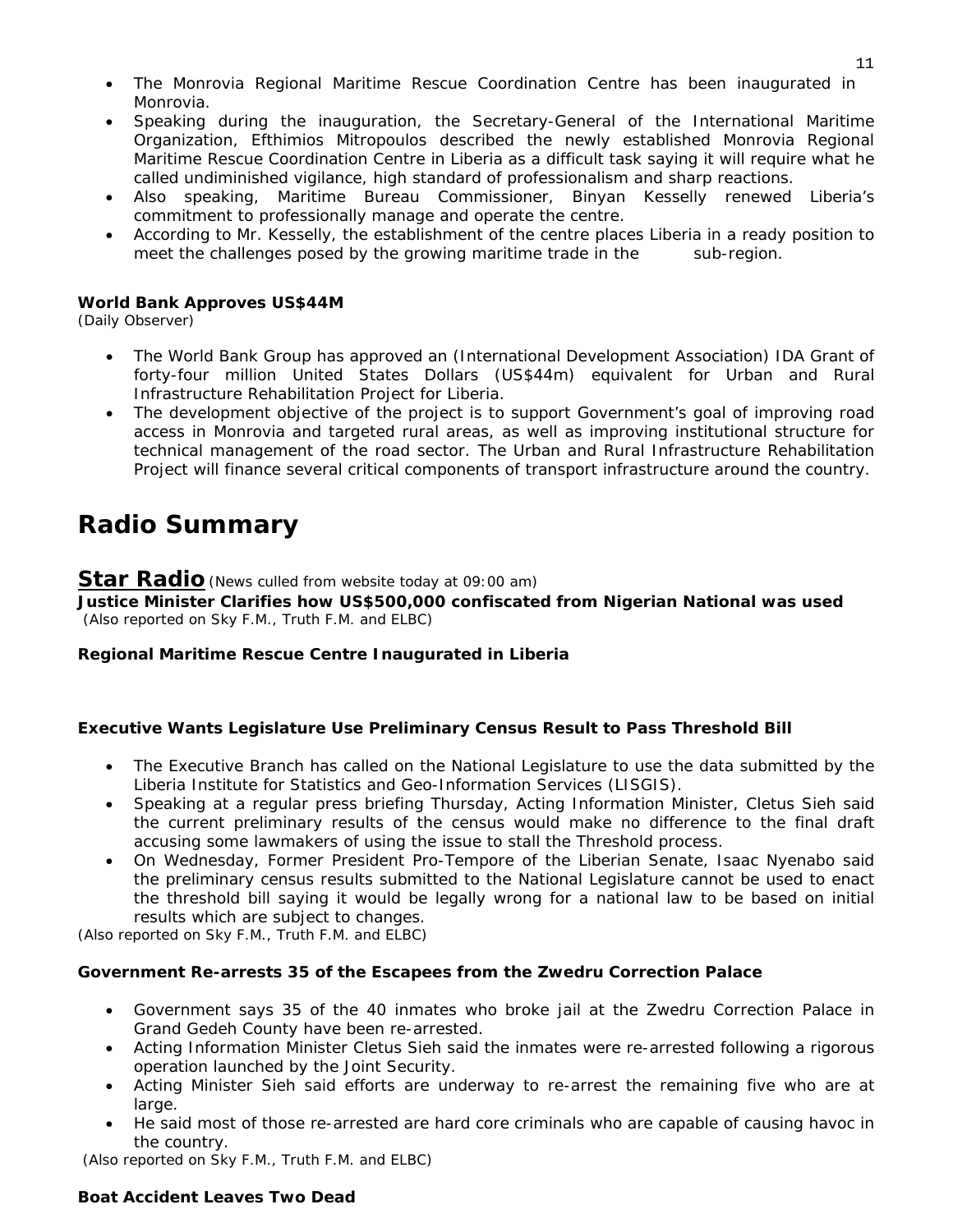- Two persons are reported dead following separate accidents in Grand Bassa County.
- The first death occurred when 19 persons onboard a sinking boat jumped into the sea to swim ashore.
- The 19 persons including crew members were on board the MV Jeffery sailing from Monrovia to Maryland County.
- The other death occurred when an ambulance dispatched to transport the victims form the boat to Buchanan for treatment involved in an accident.
- Police accounts say the accident occurred when a motorcycle collided head on with the ambulance leaving the motorcyclist dead.

**\*\*\*\***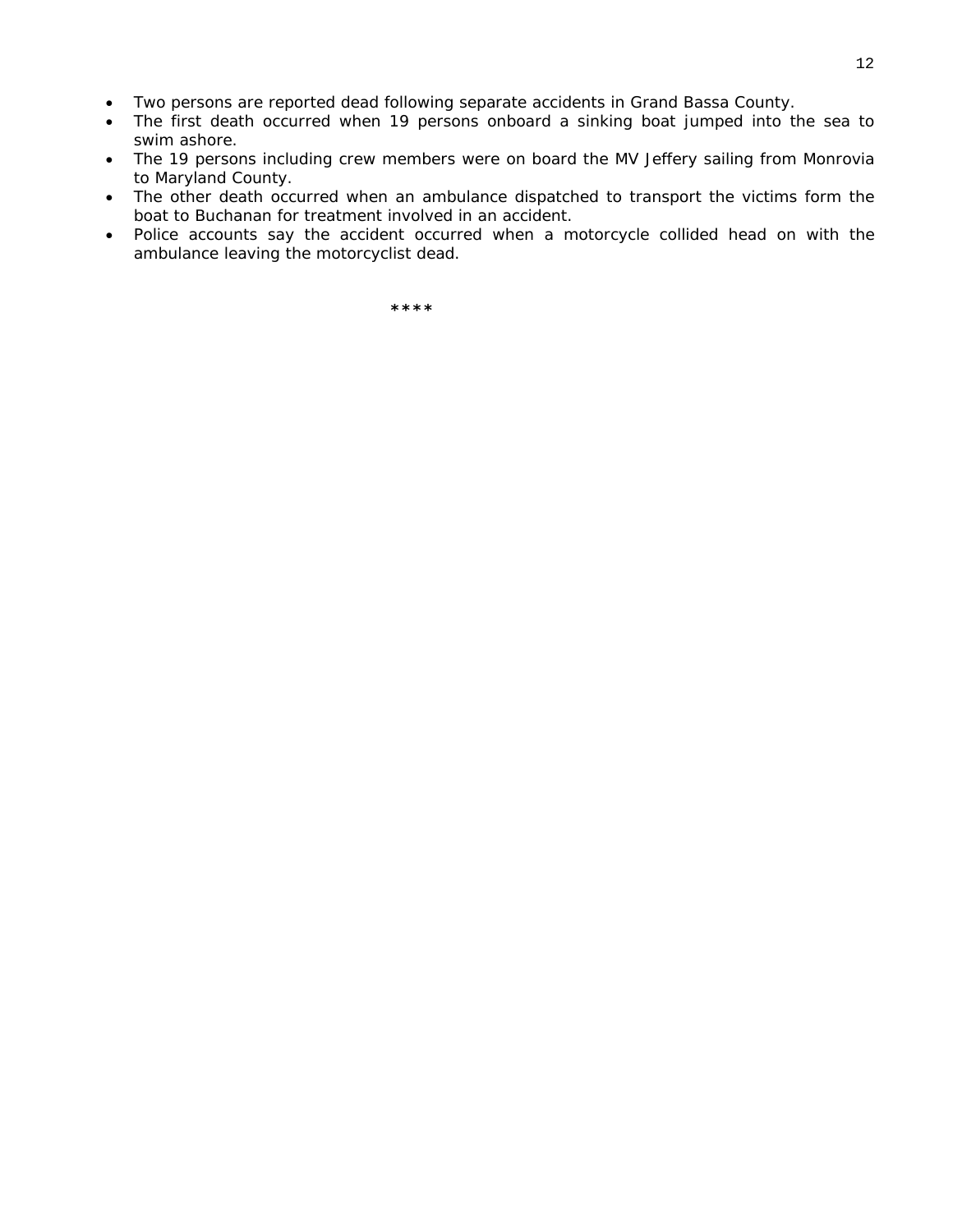## **Liberia: After War, Creating Jobs for Peace**

Accra — It was just a small loan worth the equivalent of \$100, from a local microfinance bank. But it enabled Mojamah who had just come back to her home in Kenema, Sierra Leone, after the country's civil war, to set up a dressmaking business to support her family of six.

In neighbouring Liberia, Amelia, a single mother with five children, got a loan of \$83 to help expand her work crushing rocks used to build roads. The loan worked so well she applied for another, worth \$200, so she could hire workers to help meet the growing demand for road materials, as Liberia rebuilds itself after the war.

Helping the poor find a way to make a decent living is at the heart of the continent's development plans and the ultimate goal of the New Partnership for Africa's Development (NEPAD), the blueprint adopted by African leaders in 2001. Achieving that goal, however, has proved to be difficult, especially in countries struggling to recover from years of civil strife.

With so many poor and angry young people in the armed groups that had ravaged their countries, the governments of both Liberia and Sierra Leone are clear on the danger of failing to provide employment for 15 to 35 year olds. It is a simple equation: "If they have an alternative, they do not fight," says Andrea Tamagnini, who heads up the reintegration, rehabilitation and recovery arm of the UN Mission in Liberia (UNMIL).

Today, creating jobs, particularly for young people, is central to efforts to reduce poverty in Liberia and Sierra Leone. Despite the recent steady economic growth, there are still few opportunities for employment and the numbers of unemployed or underemployed - that is, people in jobs that keep them from rising above the poverty line - remain stubbornly high, at 70?80 per cent of the work force.

Some 70,000 ex-fighters in Sierra Leone and more than 100,000 in Liberia, as well as many displaced people, benefited from aid-financed reintegration schemes. Job training was a central part of the scheme in Sierra Leone. But according to a review by the UN Office of the Special Adviser for Africa, such reintegration efforts were "stymied by low levels of economic growth, a lack of employment opportunities and poverty."

The programme in Liberia faced similar problems. A 2006 UN survey found that some 28 per cent of the 60,000 of people who had been helped by the programme said they were unemployed, while only 8 per cent said they had seen a rise in their standard of living. More recent surveys show improvements, but the continuing high number of unemployed or underemployed youth "remains a particular concern that could be used by spoilers seeking to undermine stability," UN Secretary-General Ban Ki-moon warned in a February report on Liberia to the Security Council. In January, Mr. Ban voiced similar concerns about Sierra Leone.

### Trying for the longer run

The biggest challenge Mr. Tamagnini says is trying to create long-term employment for all. This is particularly so in Liberia, where the final phase of the reintegration programme - and the cash it provides ends in April 2009.

Between 2006 and 2008, over 60,000 people were employed in Liberia's programme to rebuild the country's main roads. Carried out over two dry seasons, the programme created an estimated 2 mn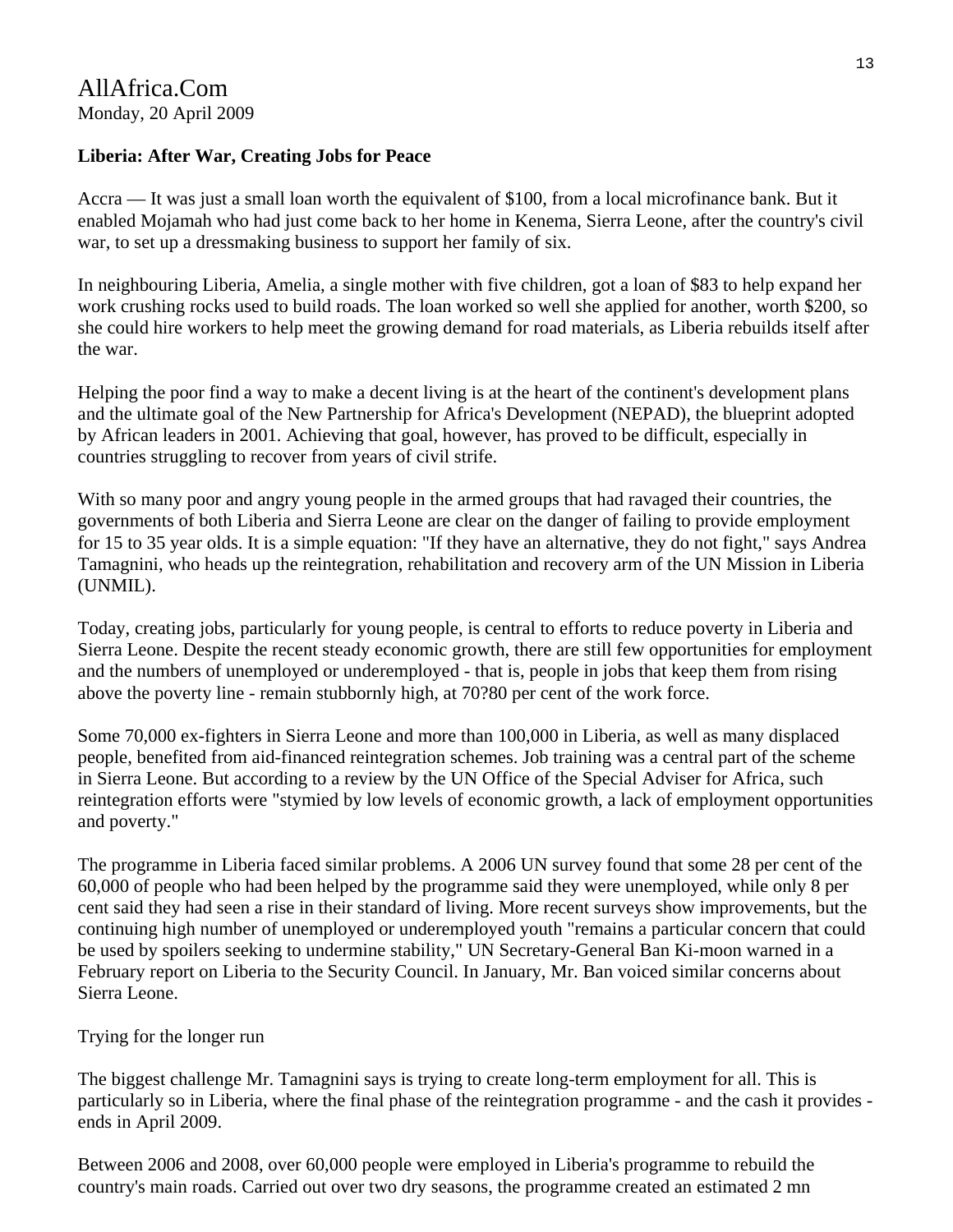working days and injected some \$6 mn in cash payments and food into the local economy. Importantly, the programme was not limited to ex-combatants, who made up only 30 per cent of those employed.

Mr. Tamagnini describes work schemes as "the 'peace dividend' for poor people," but they need to be widened and funded over several years if peacebuilding efforts are to be successful, he says. He does not underestimate the long-term challenge. "Liberia's economy simply doesn't offer enough jobs for everybody," he points out. Both Liberia and Sierra Leone are feeling the impact of the current global economic slowdown.

Both countries, backed by aid funds, are trying to run ambitious youth employment schemes. Like Mojamah's dressmaking business and Amelia's rock-crushing enterprise, a lot of the effort is focused on developing small-scale business enterprises, funded through microfinance schemes. According to Kenyeh Barlay, an adviser with UNDP's microfinance programme in Liberia, many loans go to women's groups, especially those involved in trading activities. Loans to start up a business in "taxi-bikes" have been popular with ex-combatants in both countries.

The challenge is to ensure that projects "are not just drops in the ocean," Claudia Coenjaerts of the International Labour Organization says, but are "scaled up" so they make a real dent in the formidable levels of unemployment in both countries. For this to happen, the plans need not only funding but also capacity at both national and local level to develop and run an integrated approach covering all sectors of the economy.

Even if such efforts bear fruit, not enough jobs can be created without the revival of the countries? agricultural sectors, experts agree. A recent study by the UN's Food and Agriculture Organization found that Liberia's agriculture has considerable potential to provide jobs and income, but it needs to be commercialized and its productivity must be raised.

But nobody is underestimating the scale of the challenge. "Nobody is selling farming as a business. A lot of people are running away from agriculture here," observes one Liberia-based official. "People have to be brought back to cultivating the land," another adds.

About the Author: Mr. Roy Laishley is a writer for United Nations Africa Renewal magazine. Please email your comments to africarenewal@un.org.

Copyright © 2009 Public Agenda. All rights reserved. Distributed by AllAfrica Global Media (allAfrica.com).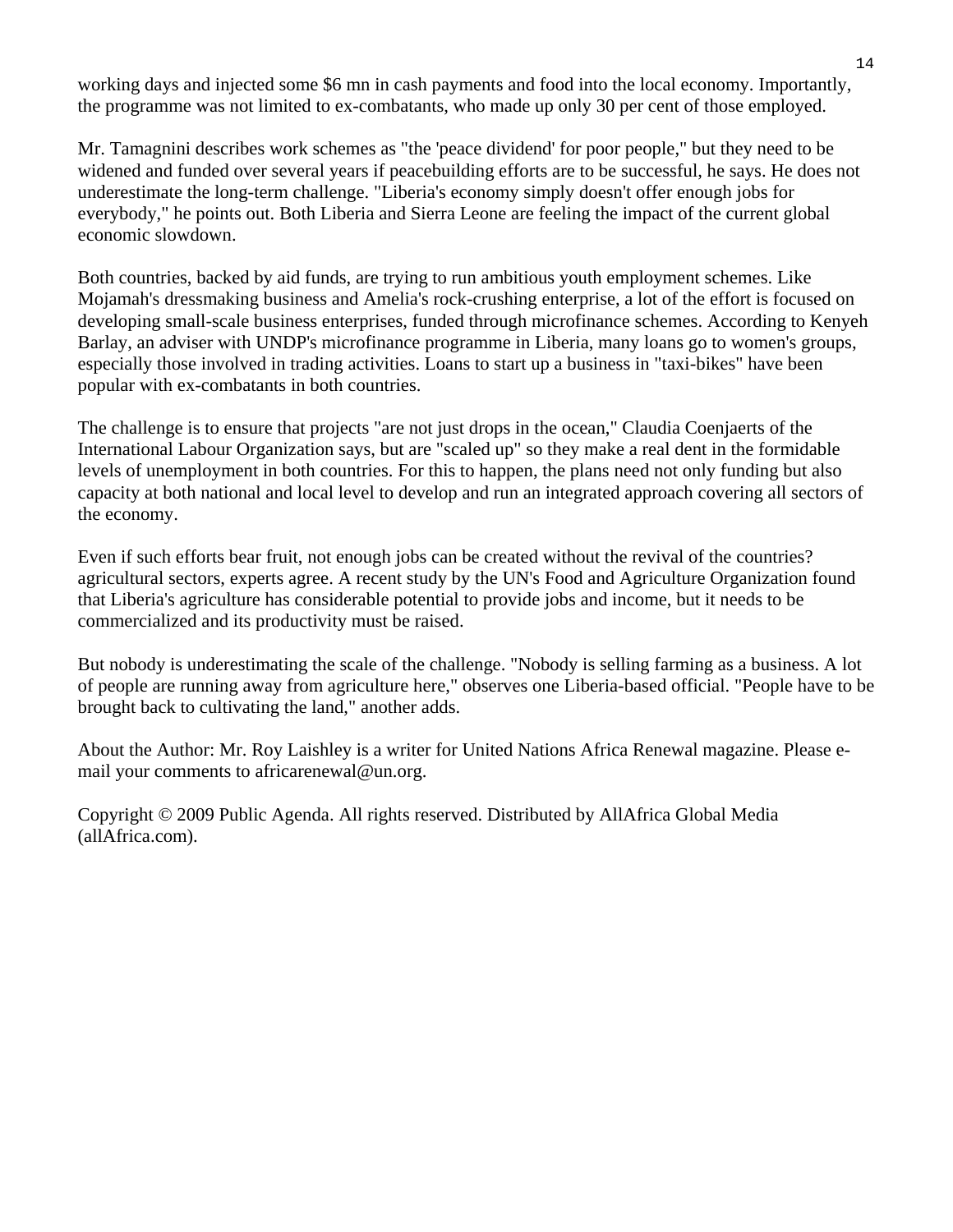BBC Online Sunday, 26 April 2009

### **Rwanda bans BBC local broadcasts**

Rwanda has suspended BBC broadcasts in the local language Kinyarwanda because of what it says is bias in BBC reports concerning the 1994 genocide.

A statement announcing the temporary ban singled out a programme it said amounted to blatant denial of genocide against the Tutsi and moderate Hutu.

The editor of the BBC programme denied that there had been any bias.



**Some 800,000 Tutsis and moderate Hutus were killed during the genocide** 

He said that the programme had offered to include a government spokesman in the programme, but it had declined.

The government added that Rwanda believed in differences of opinion and press freedom and had patiently continued to seek common ground and co-operation on the part of the BBC Great Lakes leadership.

But broadcasts giving free scope to "genocidaires and negationists of the genocide" would not be tolerated, said Minister of Information Louise Mushikiwabo on Rwanda Radio.

The editor of the BBC programme, broadcast at the weekend, Ally Mugenzi, said the difficulties had arisen because of the interpretation which the government was putting on the genocide.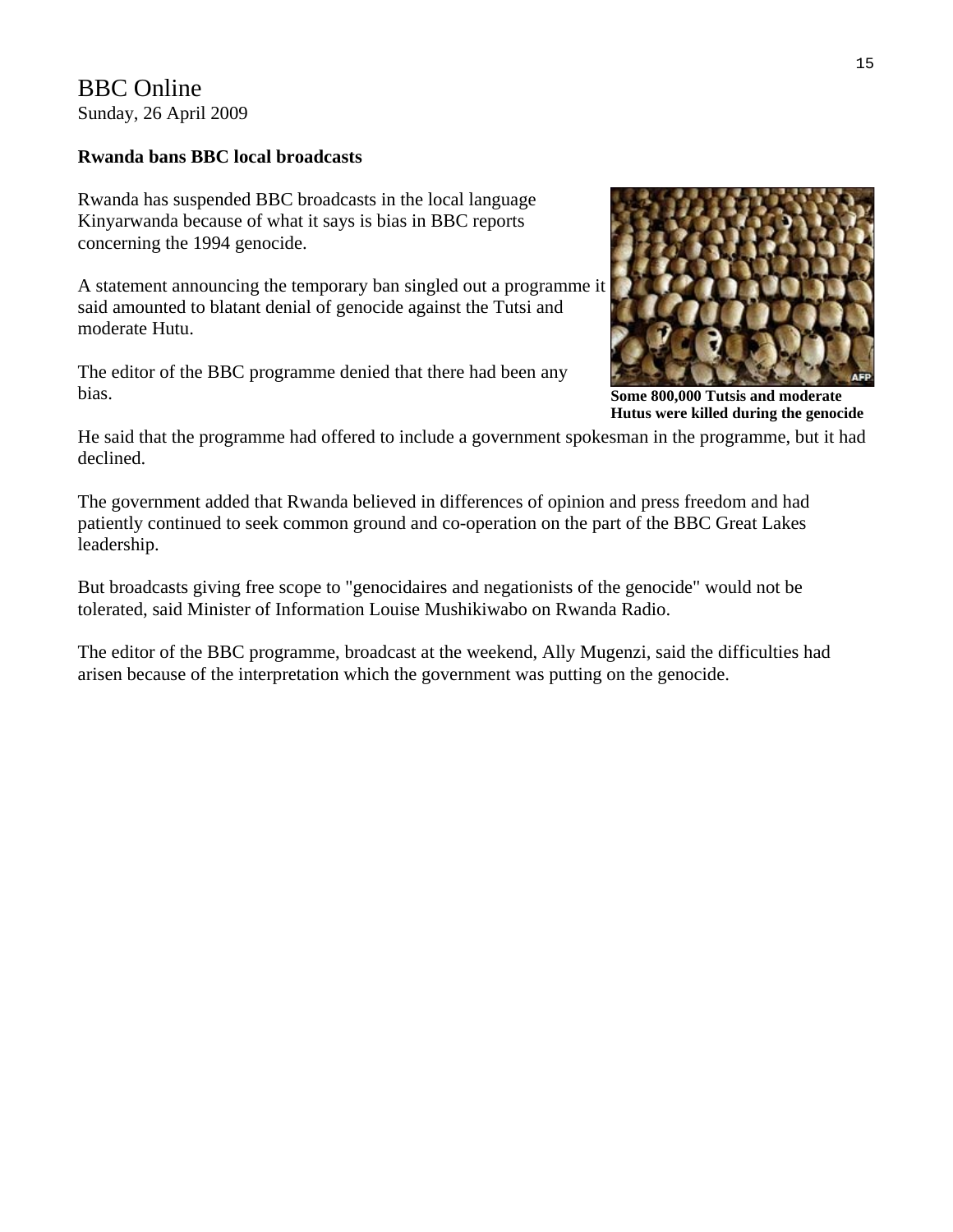Voice of America Friday, 24 April 2009

**DRC Ex-Combatants Form Political Party to Contest Future Elections** 

By Peter Clottey Washington, D.C

Sixteen of the 21 former rebel groups who recently signed a ceasefire agreement with Kinshasa have formed a political party to contest future elections in the Democratic Republic of Congo (DRC). The party, known as the Patriotic Coalition for the Defense of Democracy (PCDD) aims to address what its founders described as the ineptitude of President Joseph Kabila's government. The former combatants accused the government of failing to alleviate the suffering of the ordinary Congolese.

Didier Bitaki is a leading member of the new party. He told VOA the new party is generating a lot of grassroots support after Kinshasa failed to live up to its promises.

"The reason why the party was created was that first 16 years we have been fighting in different wars, but didn't get the solution to stabilize the country. And now among the reason why there was a war… we can select for example political issues, political problems, which have to be resolved. Social problems and diplomatic problems," Bitaki said.

He said Kinshasa has so far failed to resolve the country's problems.

"Our political leaders were not able to place the country on the place where it should be placed. Unfortunately, there is looting, there is corruption money laundering and many things. So, we are just doing our best to improve on that situation through the new political party we are creating as a main aim of our party," he said.

Bitaki said the new party would ensure that it addresses the concerns of ordinary Congolese.

"Because we were fighting and we were looking for solutions by making the way unfortunately we did not do so. Now, we are deciding to lead our party and wait for the elections to prove that we are patriots. The people are with us and the population understand why Mai Mai we are fighting and I think in short that is the reason," Bitaki said.

He said the new party is credible and has the support of the people and would seriously challenge the ruling party in future elections.

"The first thing is that we are credible because the reason why is that if you ask who is the Mai Mai and what does the Mai Mai people need? Mai Mai people need is patriots and due to their patriotism that is what has led to the fighting of Mai Mai is that all of the people were behind Mai Mai combatants. Now, because we have already resolved the military question and I think due to the need of the population, we noticed that we need to deal with the political issues," he said.

Bitaki said most ordinary Congolese support the former combatants to bring about change in how they are governed.

"We are saying that we are going to fight all of what is bad for our population; it means that the people understand our cause and all of them are mobilized behind us that to make a change in the country," Bitaki said.